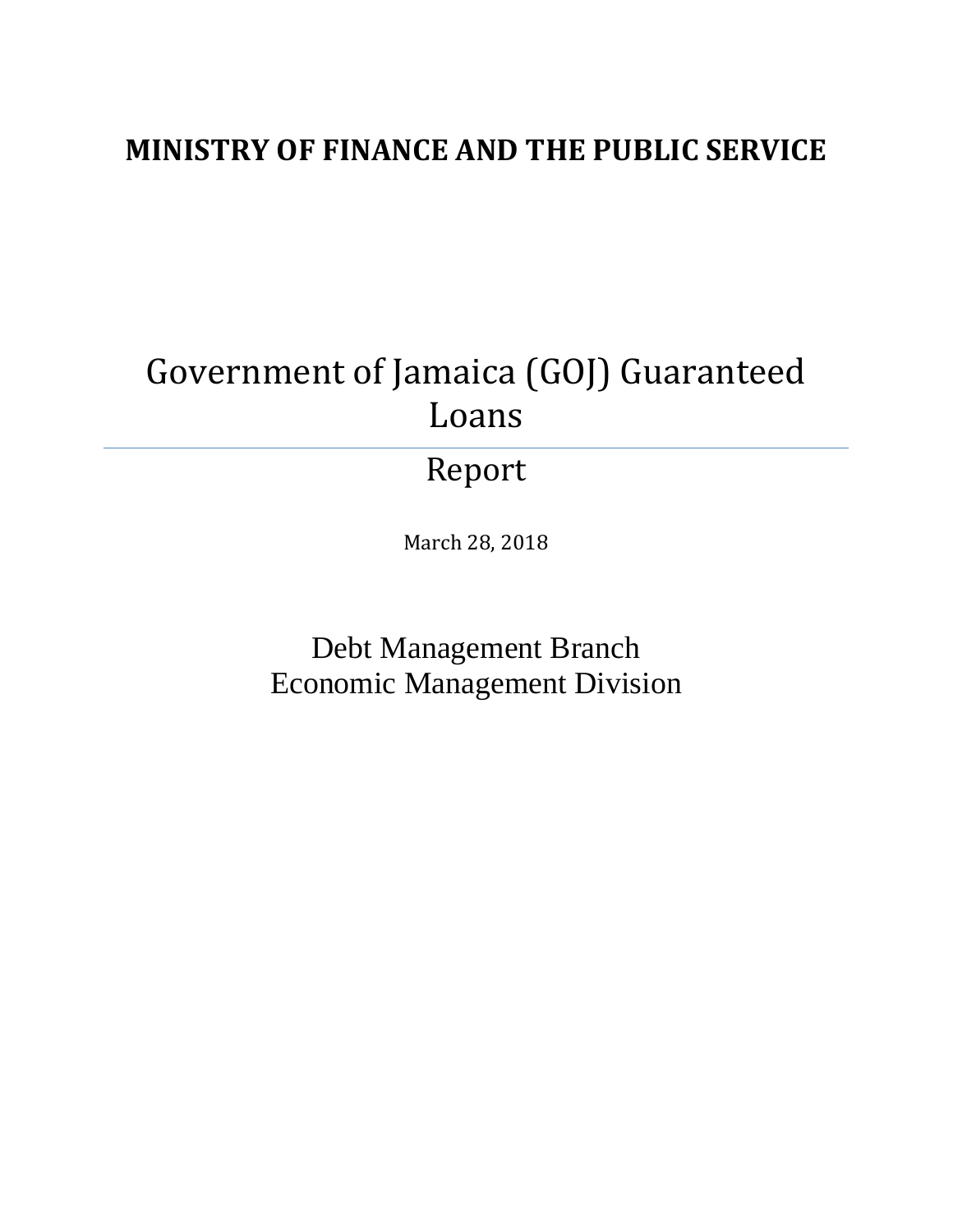## **Contents**

| Section 4: Relative Sensitivity of GGL Portfolio to Changes in the USD Exchange Rate and CPI 8 |
|------------------------------------------------------------------------------------------------|
|                                                                                                |
|                                                                                                |
|                                                                                                |
|                                                                                                |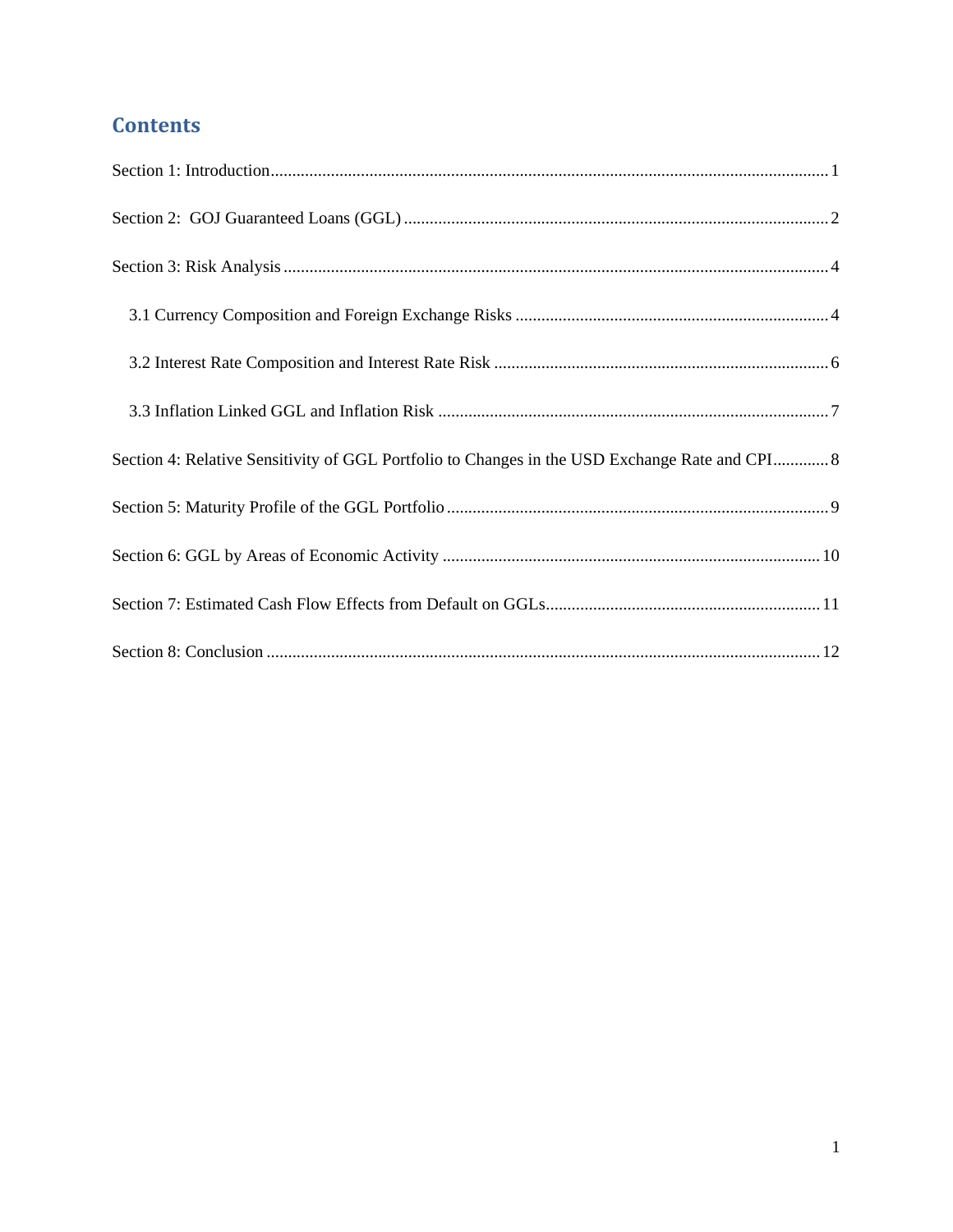## **Table of Figures**

| Figure 10: Value of GGLs by Sector of Economic Activity at end-September, 201711 |
|----------------------------------------------------------------------------------|
|                                                                                  |

### **List of Tables**

|--|--|--|--|--|--|--|--|--|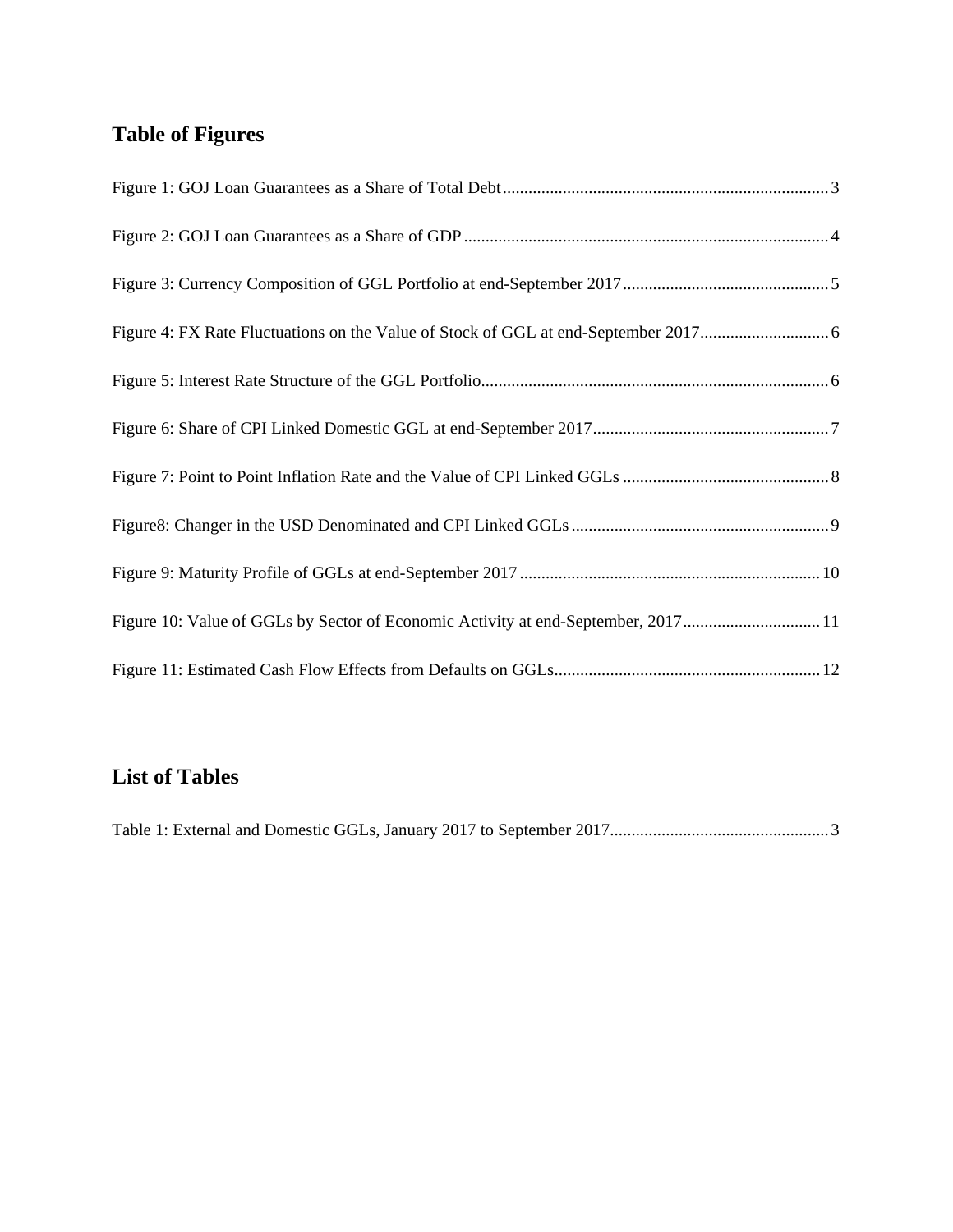#### **Section 1: Introduction**

The Public Debt Management (Amendment) Act 2017, defines a contingent liability as an obligation (whether explicit or implicit) that materializes if a particular event occurs; or a potential liability that may occur depending on the outcome of an uncertain future event. Examples of explicit contingent liabilities include credit guarantees, commitments made under public private partnership agreements (PPPs) and obligations under government insurance schemes. Examples of implicit contingent liabilities include banking sector bailouts and government support in the event of natural and environmental disasters.

Implicit contingent liabilities are often more costly than explicit ones. The severity of a financial fallout from the realization of implicit contingent liabilities stems from the fact that these eventualities are potentially catastrophic events, such as the collapse of institutions considered "too big to fail". For example, the financial sector crisis in Jamaica during the mid-1990s is estimated to have cost the country approximately 40.0 percent of GDP, consequent to the Government's decision to bail out the sector. The impact on the debt stock was immediate, as debt-to-GDP increased, by 53.0 percent points – from approximately 71.0 percent prior to the crisis to 124.0 percent after the intervention of the Government.

The frequency and severity of weather related phenomena within the Caribbean region also raises concerns with regards to the financial risks to governments arising from a catastrophic event. The exact fiscal costs of these contingent liabilities and the timing of their effects are difficult to estimate and predict. On the other hand, explicit contingent liabilities are more easily quantified since they often reflect legally or contractually established liabilities in the case of an event. Paramount to sound fiscal policy and prudent debt management is the need to effectively quantify and manage the fiscal risks associated with these contingent liabilities.

This report focuses on explicit contingent liabilities associated with Government of Jamaica (GOJ) guaranteed loans (GGLs). GGLs are liabilities derived from contracts where the government agrees to assume the whole or part of the credit risk of a loan or bond issued by a public entity. In particular, it relates to guarantees on the debt service obligations of beneficiary entities. GGLs are generally used to support activities and projects that advance public interest. For example, large scale projects related to public infrastructure development, for which market assessment is more difficult, may attract more costly private financing terms, and GGLs can be an important medium through which lower cost financing can be garnered. However, if left unmanaged, GGLs may be used to support projects where the cost-benefits may not be in the public's interest and where the amounts guaranteed pose significant risks to the Government's fiscal operations.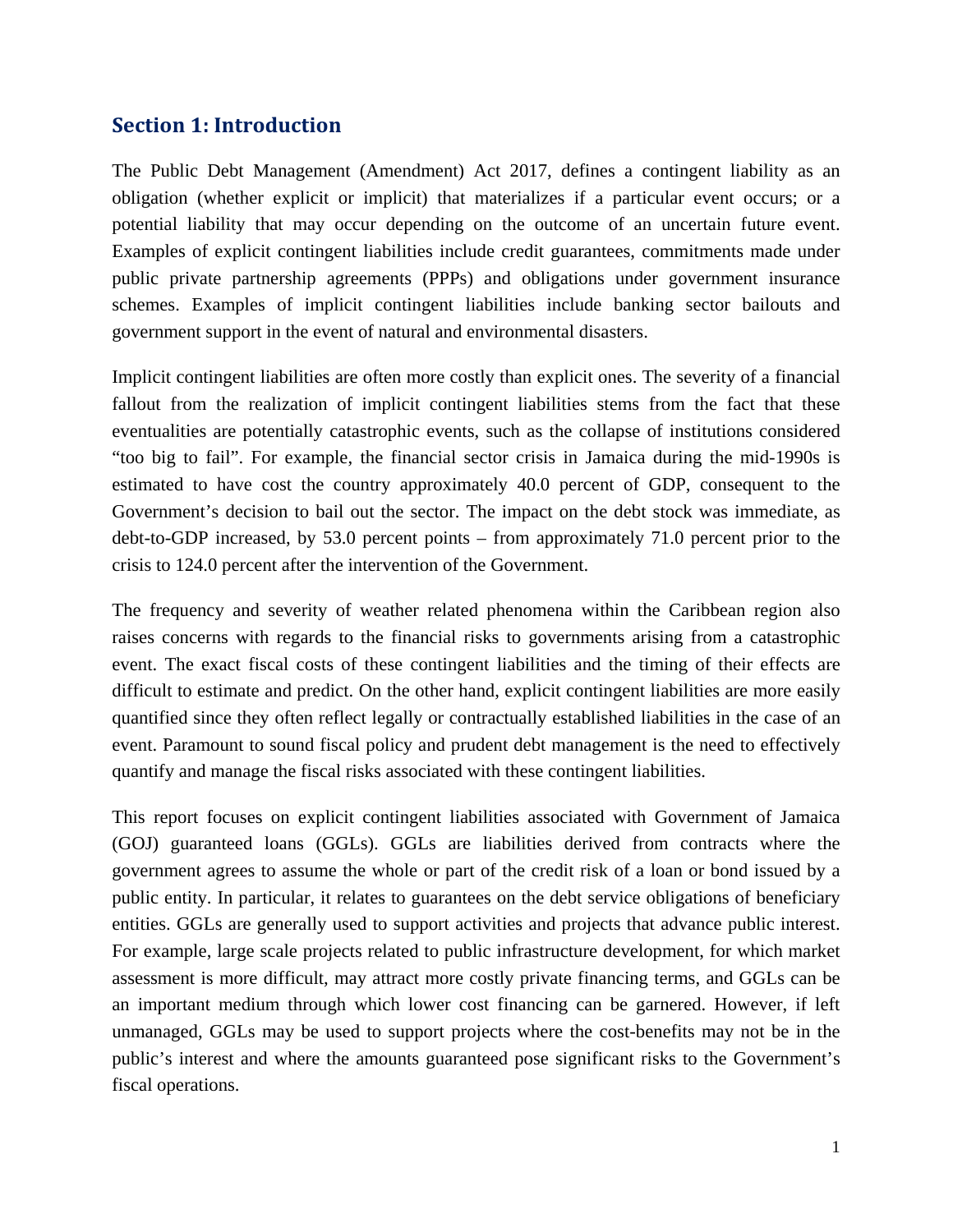To address these concerns, the GOJ took decisive action and entrenched into law, the requirement to gradually reduce the stock of GGL, in line with international benchmarks. Section 18 of the PDMA limits the GGL-to-GDP ratio to 8.0 percent, 5.0 percent and 3.0 percent at

end- FY2016/17, FY2021/22 and FY2026/27, respectively. Though the legislation calls for the conduct of a detailed risk assessment of any new GGL requests, the GOJ has taken a prudent decision not to grant any new GGLs in the near to medium term. This is in keeping with the imperatives of mitigating the fiscal risks posed by these contingencies. These actions are already showing positive effects, with GGL-to-GDP of 7.4 percent at end-March 2017, just below the legislative target of 8.0 percent.



The remainder of the report details the

characteristics of existing GGLs, highlights the various risks factors for the GGL portfolio, their effects on stock valuation, and outlines possible strategies to strengthen the approach in dealing with GGLs and contingent liabilities more broadly.

#### **Section 2: GOJ Guaranteed Loans (GGL)**

GGLs are categorized as either external or domestic. External GGLs are commitments made by GOJ with respect to loans owed by a guaranteed entity to non-national creditors, whereas domestic GGLs are commitments made with respect to loans owed to domestic creditors. The financial costs associated with GGLs if called can have potentially significant fiscal implications. An important policy objective of the GOJ is therefore to mitigate the fiscal risks associated with GGLs.

The share of GGLs in GDP is an indicator of the fiscal risks loan guarantees pose to the economy. **Table 1** highlights the stock of GGLs and its external and domestic components for the period end-January 2017 through end-September 2017. Total GGLs at end-September 2017 amounted to approximately \$128.6 billion, of which \$91.8 billion or 71.4 percent were external guarantees and \$36.8 billion or 28.6 percent were domestic guarantees. Compared to end-January 2017, GGLs at end-September 2017 was \$42.4 billion or 24.8 percent lower. This sharp reduction was mainly due to a reduction in the external GGL portfolio by about \$43.5 billion or 31.0 percent over the period. A significant contributor to the lower external GGLs was the assumption of US\$289.0 million of \$38.0 billion guarantee for the Road Maintenance Fund (RMF) in March 2017.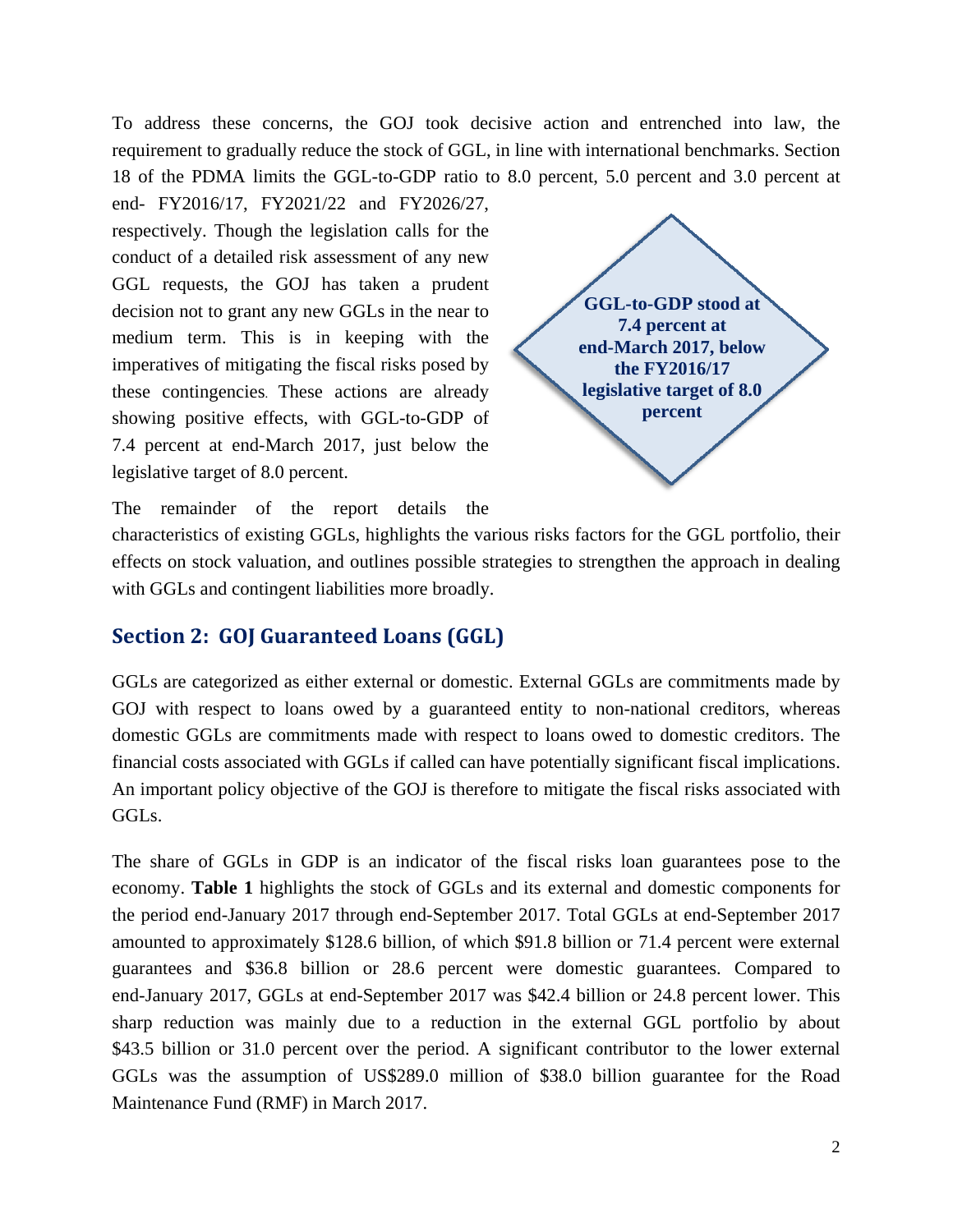|                                                    | $Jan-17$  | $Feb-17$                     | $Mar-17$          | Apr- $17$ | $May-17$ | $Jun-17$ | $Jul-17$ | Aug- $17$                                                                       | $Sep-17$ |
|----------------------------------------------------|-----------|------------------------------|-------------------|-----------|----------|----------|----------|---------------------------------------------------------------------------------|----------|
| in million of JMD                                  |           |                              |                   |           |          |          |          |                                                                                 |          |
|                                                    |           |                              |                   |           |          |          |          |                                                                                 |          |
| External GGL                                       |           | 133,017.7 132,763.4 94,858.0 |                   | 95.971.9  | 96.554.2 | 92.498.2 | 91.225.7 | 92.231.6                                                                        | 91.838.7 |
| Domestic GGL                                       | 38.058.0  |                              | 37,825.3 37,645.2 | 37.821.1  | 37.713.0 | 37.231.8 | 37.259.2 | 37.313.4                                                                        | 36,839.4 |
|                                                    |           |                              |                   |           |          |          |          |                                                                                 |          |
|                                                    | 171,075.7 |                              |                   |           |          |          |          | 170,588.7 132,503.2 133,793.0 134,267.2 129,730.0 128,484.9 129,545.0 128,678.1 |          |
| Source: Ministry of Finance and the Public Service |           |                              |                   |           |          |          |          |                                                                                 |          |

**Table 1: External and Domestic GGLs, January 2017 to September 2017** 

Fiscal transparency requires that governments' report on the value of their GGLs and other contingent liabilities. Guarantees held off balance sheet, or which are not entirely reported, can understate the fiscal risks or potential fiscal costs to a government. The share of GGLs in total debt can therefore serve as a measure of fiscal transparency with respect to loan guarantees in particular. **Figure 1** highlights the share of GGLs in total debt over the period end-April 2017 to end-September 2017. In general, the share of GGL in total debt is relatively low and gradually decreasing, moving from 6.6 percent at end-April 2017 to 6.4 percent at end-September 2017. The variation in the share of GGLs in total debt for August and September is the result of a liability management (LMO) operation executed by the Government during those months.<sup>1</sup>





Note: Figure shows the share of GGL in total public debt as per the new definition. The new definition, defines public debt as the consolidated debt of the Specified Public Sector, except that of the Bank of Jamaica (BOJ), net of any crossholdings. The Specified Public Sector includes central government and all public bodies certified by the Auditor General as primarily carrying out functions that are of a non-commercial nature Source: Ministry of Finance and the Public Service

The reduction in GGLs is in keeping with the obligation under Section 18 of the PDMA. **Figure 2** highlights the performance of GGL-to-GDP from end-January 2017 through end-September 2017, relative to the legislated ceilings. GGL-to-GDP at end-March 2017 was 7.5 percent, 0.5 percentage point below the legislated target. During the first quarter of

l

<sup>&</sup>lt;sup>1</sup> Two main elements of the LMO were the financing of US\$869 million form the international capital market (ICM) which resulted in an increase in the stock of central government debt in August and subsequent buyback of US\$526.4 million of US denominated domestic bonds in September 2017. This variation in the debt stock explains the variation in the share of GGL in total debt between August 2017 and September 2017.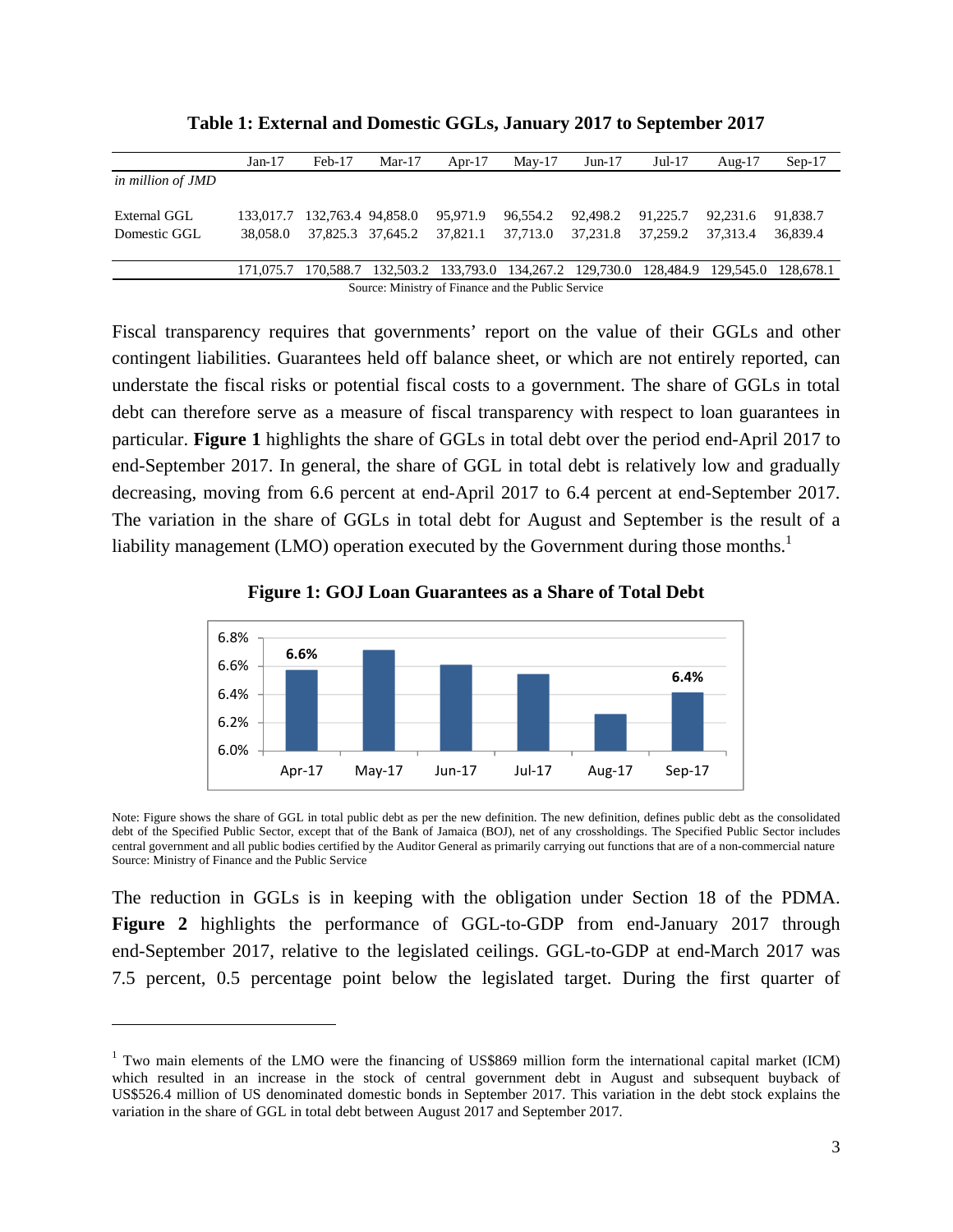FY2017/18, GGL-to-GDP continued along a slight downward trajectory and is estimated at approximately 6.8 percent at end-September 2017. To meet the legislative target for FY2021/22, GGL-to-GDP will have to fall by 2.5 percentage points over the next five years. To achieve this, the GOJ will continue to exercise restraint in the granting of new GGLs. $^{2}$ 



**Figure 2: GOJ Loan Guarantees as a Share of GDP**

Source: Ministry of Finance and the Public Service

#### **Section 3: Risk Analysis**

l

Notwithstanding the non-issuance of new guarantees, there remain significant risks to the valuation of the GGL stock, from variations in the foreign exchange and inflation rates. In particular, the value of foreign currency denominated, and CPI linked GGLs in the portfolio are subject to significant increases due to devaluation of the Jamaica dollar relative to the US dollar and adverse movements in CPI or inflation rates.

#### *3.1 Currency Composition and Foreign Exchange Risks*

The stock of outstanding GGL denominated in currencies other than the local currency exposes the portfolio to foreign currency risk associated with changes in exchange rates. **Figure 3** shows the currency composition of the GOJ's guaranteed loans portfolio at end-September 2017. US dollar (USD) denominated guarantees accounted for 86.7 percent of the portfolio, 12.7 percent denominated in Jamaica dollars (J\$) and 0.6 percent in Euros. External GGLs are denominated in two currencies, with USD denominated loans accounting for 99.0 percent and the Euro accounting for 1.0 percent of the portfolio. Domestic GGLs are denominated in two currencies with USD denominated loans accounting for 55.6 percent, compared to 44.4 percent in Jamaica

 $2^{2}$  As a deliberate policy, the GOJ has not issued any new GGLs since February 2013.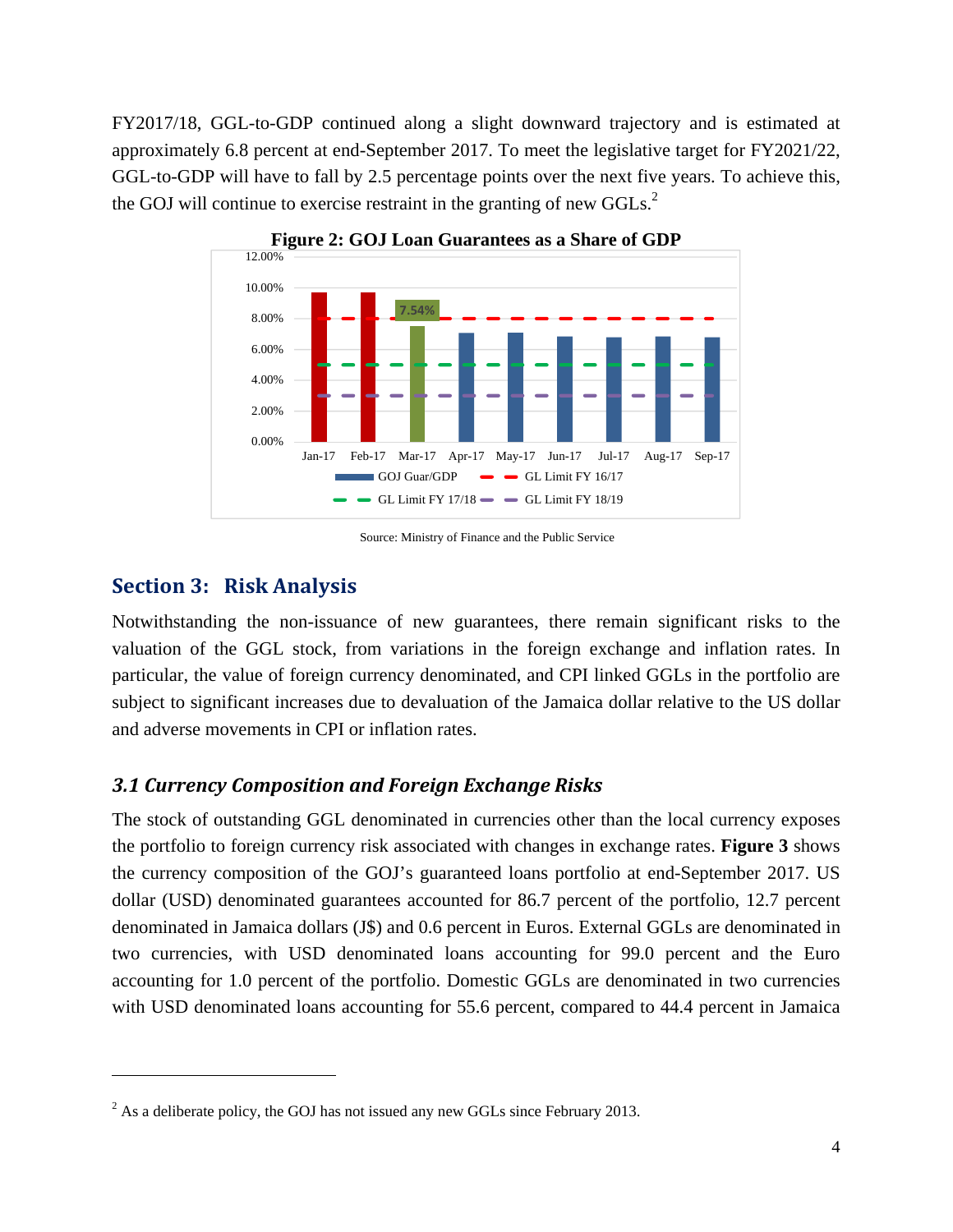dollars. The currency distribution of the portfolio highlight significant upside risk associated with devaluation of the Jamaican dollar relative to the USD.



**Figure 3: Currency Composition of GGL Portfolio at end-September 2017** 

Source: Ministry of Finance and the Public Service

Changes in the exchange rate can result in increases in the nominal value (JMD) of the stock of GGLs. **Figure 4** highlights the trajectory of the JMD-USD exchange rate for the period January 2017 to September 2017, and estimates the concomitant valuation effects, in JMD terms, on the existing stock of USD-denominated GGLs at end-September 2017. The stock of USD-denominated GGLs at end-September 2017 was US\$864.6 million or \$112.3 billion. This was \$1.4 billion above the \$110.9 billion estimated using the exchange rate at end-January 2017. This is an average monthly increase of \$178.4 million. Exchange rate movements between April 2017 and September 2017 resulted in an increase in the nominal value foreign currency-denominated GGLs by \$440.0 million, an average monthly increase of roughly \$88.0 million.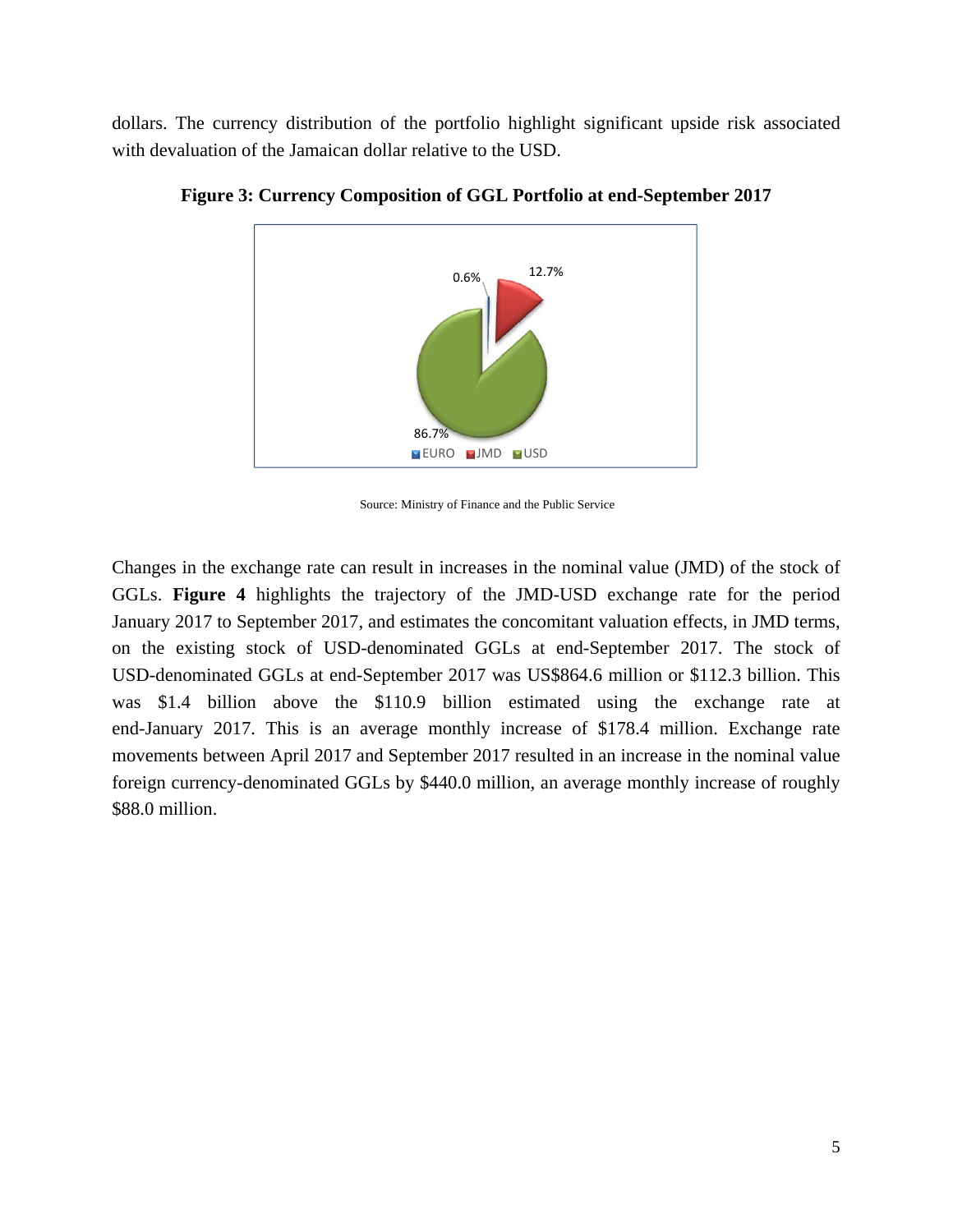

**Figure 4: FX Rate Fluctuations on the Value of Stock of GGL at end-September 2017** 

Notes: Figure shows the effect of changes in the JMD-USD exchange rate on the stock of USD denominated GGL at end-September 2017 on the left axis. The end - of period selling rate of the US dollar is presented on the right axis. Source: Ministry of Finance and the Public Service and the Bank of Jamaica (BOJ).

#### **3.2 Interest Rate Composition and Interest Rate Risk**

**Figure 5** highlights the distribution of fixed- and variable-rate GGLs for the domestic and external portfolios. At end-September 2017, 68.5 percent of total GGLs were contracted at fixed-rates and the other 31.5 percent were variable-rate. This is further broken down into 70.1 percent of the external portfolio and 64.8 percent of the domestic portfolio having fixed interest rates. With majority of the portfolio on a fixed interest rate basis, there is a greater degree of predictability which allows the borrowing entity to make costing projections beyond the short term and thus reduces exposure to interest rate risk.





Notes: Figure constructed using data from CS-DRMS as at end -September 2017. More recent data were not available at the time of this report.

Source: Ministry of Finance and the Public Service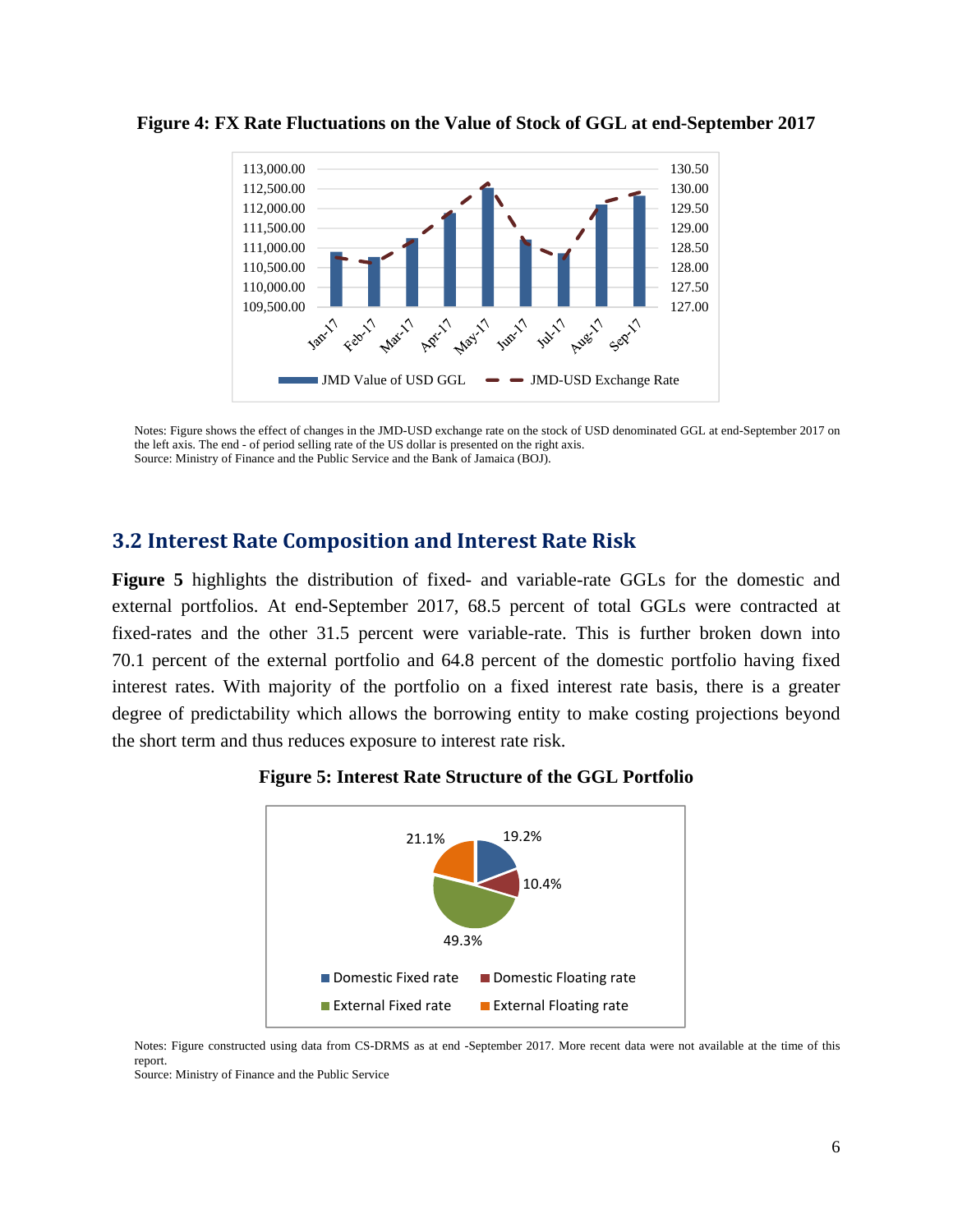The variable-rate GGLs are referenced to LIBOR or the 6-month Weighted Average Treasury Bill Rate. The downside to holding variable-rate debt is that any upward movements in these base rates would result in increased debt service costs. Benchmark rates in the external (3-month LIBOR) and domestic (3-month T-bill) markets have been relatively stable over the review period but are trending in opposite directions. The 3-month T-Bill has been on a firm downward trajectory over the last 6 quarters, in part due to increased domestic currency liquidity. 3-month LIBOR however is trending upward, as the US Federal Reserve (FED) continued to tighten liquidity in the US economy. Expectations are for benchmark rates in the domestic and external markets to remain low over the near term – assuaging worries about adverse movements in interest rates.

#### **3.3 Inflation Linked GGL and Inflation Risk**

As at end-September 2017, inflation linked debt accounted for approximately 11.0 percent of the GGL portfolio. However, inflation risks were entirely concentrated in the domestic portfolio where \$14 billion or 39.0 percent of the stock of domestic GGL, at end-September 2017 was inflation linked.



**Figure 6: Share of CPI Linked Domestic GGL at end-September 2017** 

Source: Ministry of Finance and the Public Service

The relatively large share of inflation linked guarantees in the domestic GGL portfolio exposed the GOJ to risk from increases in the Consumer Price Index (CPI). The impact of changes in the CPI on the value of inflation-linked GGLs has been significant. **Figure 7** shows an initial issuance of inflation linked GGL of \$3.6 billion in March 2002, now valued at \$14.2 billion at end-September 2017. This is an increase of over \$10.0 billion, or an average annual increase of roughly 20.0 percent. The large revaluation of the principal balance outstanding was due mainly to the relatively high inflation rates that prevailed throughout most of the last 15 years. More recently however, lower inflation and lower inflationary expectations have mitigated some of the risks associated with CPI linked GGLs. Over the nine-month period, January to September 2017,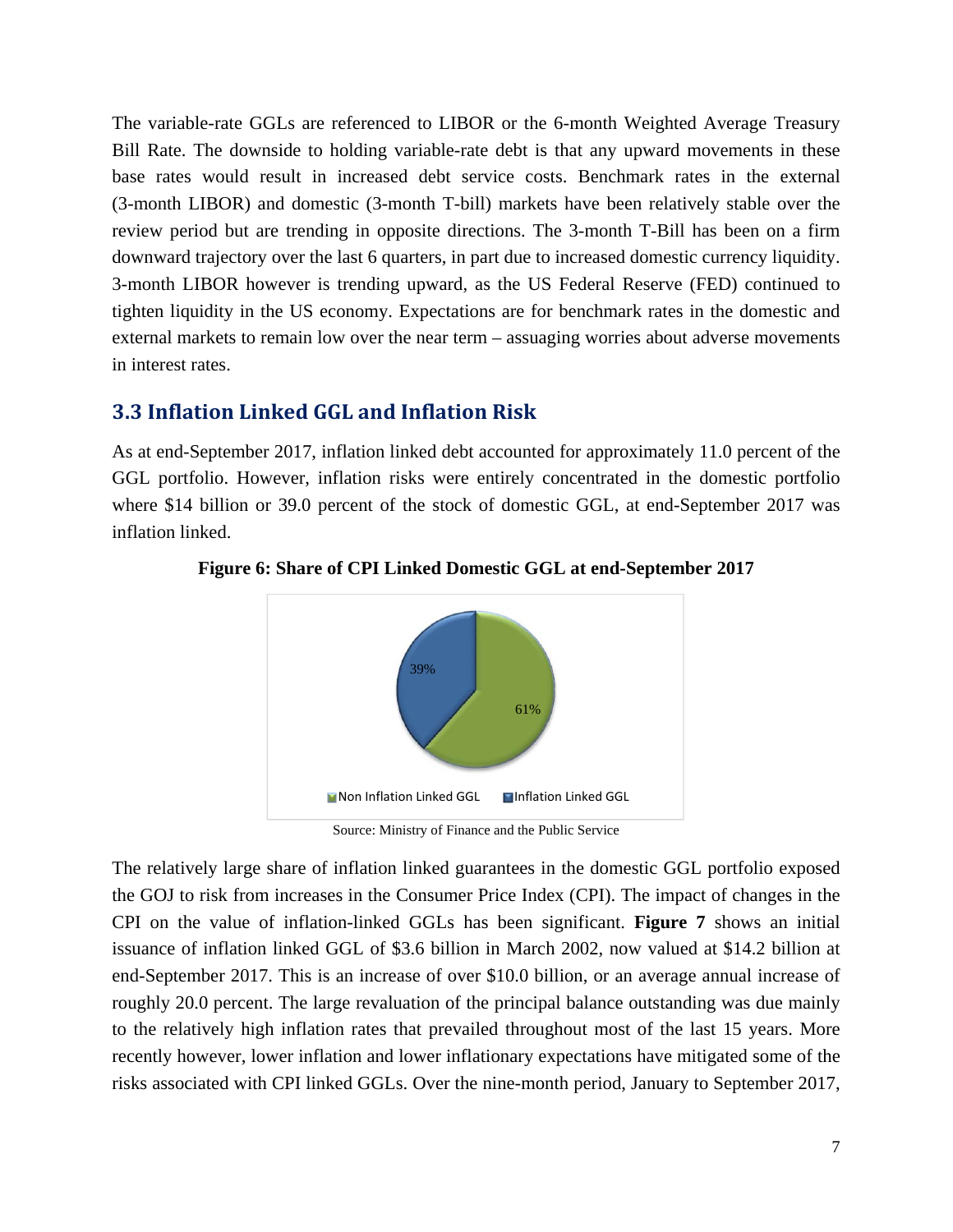the value of outstanding CPI-linked GGLs increased by 3.0 percent, from \$13.8 billion to \$14.2 billion.



**Figure 7: Point to Point Inflation Rate and the Value of CPI-Linked GGLs** 

Notes: The value of CPI linked GGLs on the left axis and the CPI on the right axis.

l

Source: Ministry of Finance and the Public Service, Debt Management Branch (DMB) and the Statistical Institute of Jamaica (STATIN).

#### **Section 4: Relative Sensitivity of GGL Portfolio to Changes in the USD Exchange Rate** and **CPI**

Managing risks associated with GGLs requires an assessment of the relative sensitivity of the portfolio to key risk factors. **Figure 8** compares the month-on-month valuation effects from changes in the exchange and inflation rates, on the stock of GGLs on record at end-September 2017.<sup>3</sup> Relative to the inflation, the valuation effects from changes in the exchange rate are more volatile and range from a decrease of \$1,328.8 million in June 2017 to an increase of \$1,248.9 million in August 2017. Overall, changes in the J\$-US\$ exchange rate resulted in an estimated J\$1,283.8 million or 1.1 percent increase in the value of the USD denominated GGL portfolio between January and September 2017. Effects of changes in the CPI on the GGL portfolio are less volatile, but relatively more costly. Compared to

<sup>3</sup> Month-on-month changes are reflected **ONLY** for GGLs on record at end-June 2017 and **DO NOT** included GGLs that were previously called or absorbed. Changes in the FX portfolio reflect the pure valuation effects of changes in the US\$-J\$ exchange rate on the stock of FX denominated GGL at end-June 2017. Changes in CPI linked GGLs reflect changes in the nominal value of the outstanding balance and therefore does not distinguish between changes related to amortization or movements in the CPI.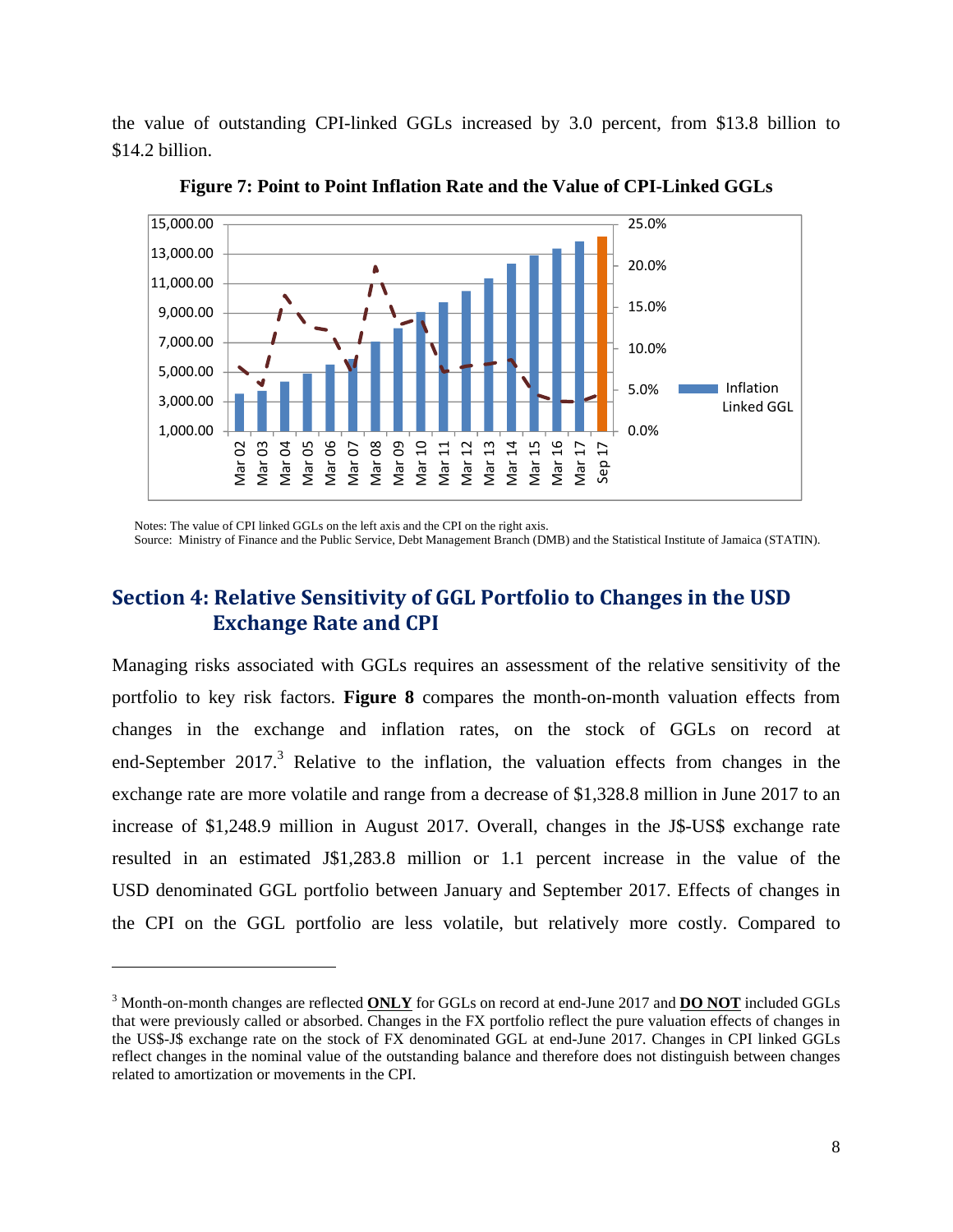end-December 2016, the value of CPI-indexed GGLs at end-September 2017 increased by an estimated \$454.6 million or 3.3 percent. The total increase in the GGL portfolio resulting from changes in the J\$-USD exchange and inflation rates is estimated at \$1,738.5 million over the nine months, roughly 1.4 percent of the total outstanding balance at end-September 2017. For the first half of FY2017/18, total revaluation effects from changes in the exchange rate and CPI-linked GGLs was estimated at approximately \$1,411.8 million or 1.1 percent of the total outstanding balance at end-September 2017. Changes in the exchange rate and CPI contributed \$1085.4 million and \$326.4 million to this increase, respectively.





Source: Ministry of Finance and the Public Service, Debt Management Branch (DMB).

#### **Section 5: Maturity Profile of the GGL Portfolio**

The maturity profile of the GOJ loan guarantees highlights dynamic risks associated with the GGL portfolio. These risks are linked to the amortization obligations of beneficiary entities. GGLs with longer maturities carry extended risks for the GOJ, relative to those with shorter maturities. On the other hand, near-term maturity GGLs could impose significant refinancing risks where guaranteed entities face solvency and liquidity challenges, which increase their probability of default. Further, large amortization obligations (bunching) in a single period can imply significant risk to the GOJ, to the extent that the guaranteed entities are unable to make these payments. This risk is even more acute when the payments are due by a single entity as it represents an increased exposure to concentration risk.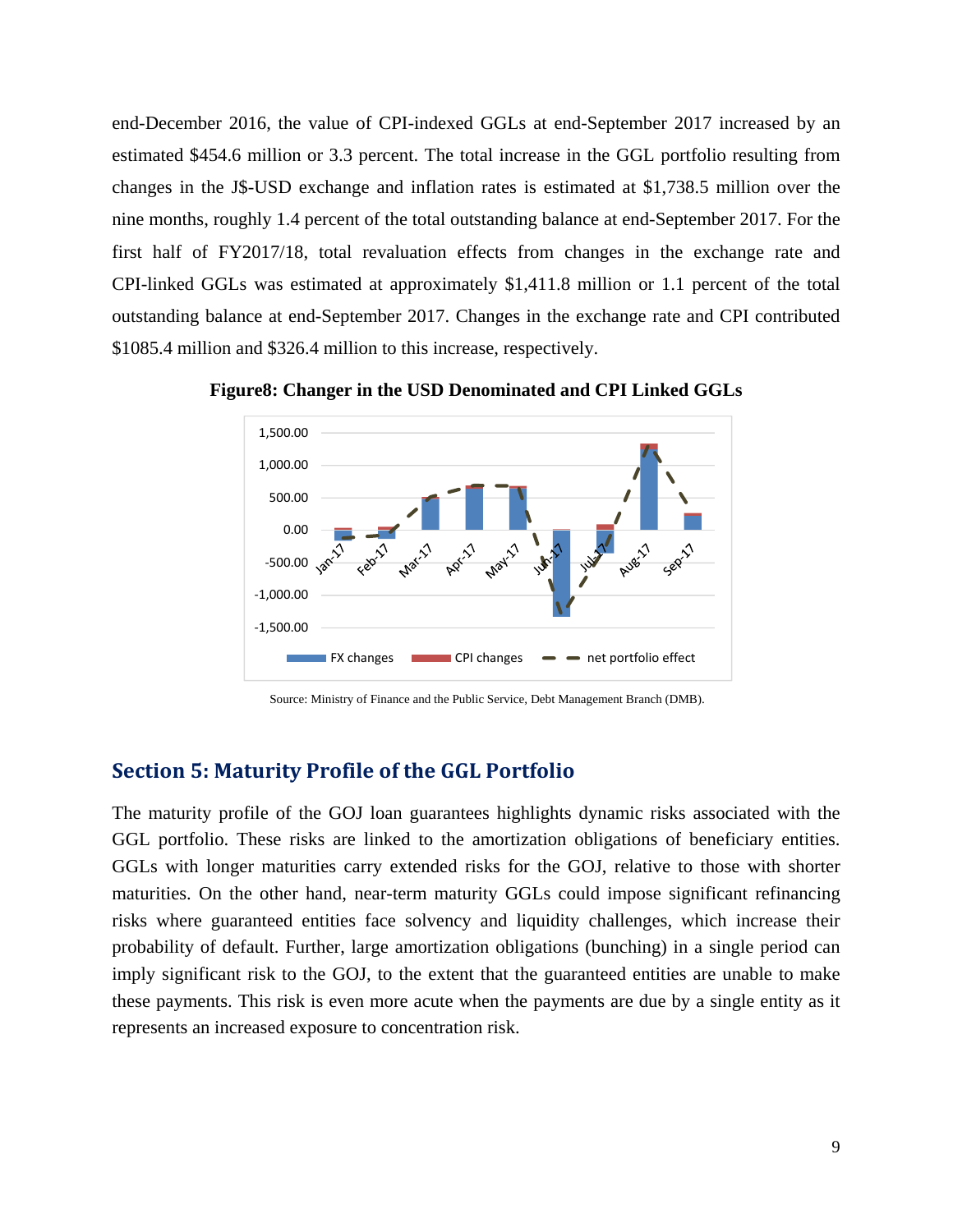The maturity profile of the stock of GGLs at end-September 2017 is presented in **Figure 9**. 4 The maturity profile extends 22 years, with less than 10.0 percent of existing guarantees becoming due in one year or less. Approximately 74.0 percent of current outstanding GGLs will mature within the next 10 years, with the bulk of these maturities occurring between 5 to 10 years. The repayment of a single instrument accounts for 85.0 percent of total maturities in the 5-10 years segment. The average-time-to-maturity (ATM) for the overall portfolio is estimated at 6.0 years, where for the domestic and external guarantees it is 5.1 years and 6.4 years, respectively. The longer maturities on the external side imply prolonged exposure to the attendant risks for the GOJ, relative to domestic GGLs.



**Figure 9: Maturity Profile of GGLs at end-September 2017** 

Note: Figure constructed using data from CS-DRMS as at end -September 2017. More recent data were not available at the time of this report.

#### **Section 6: GGL by Areas of Economic Activity**

l

As at end-September 2017, thirteen (13) public bodies were on record as benefitting from government guarantees. The main areas of activities for beneficiary entities include infrastructure development, transport, education, financial and social development.<sup>5</sup> As highlighted in **Figure 10**, infrastructure development type activities account for the predominant share of the

<sup>&</sup>lt;sup>4</sup> Data for the amortization schedule are from CS-DRMS as at end-September 2017.

<sup>&</sup>lt;sup>5</sup>Categorizations are crude and are based on authors' assessment of the primary areas of activity in which the beneficiary entity either directly engages or which it supports. For example, entities engaged in port and road development projects were categorized as being engaged in infrastructure development, but those engaged in education financing were categorized as education. Entities that provide financing for a range of activities are categorized as operating in the financial sector.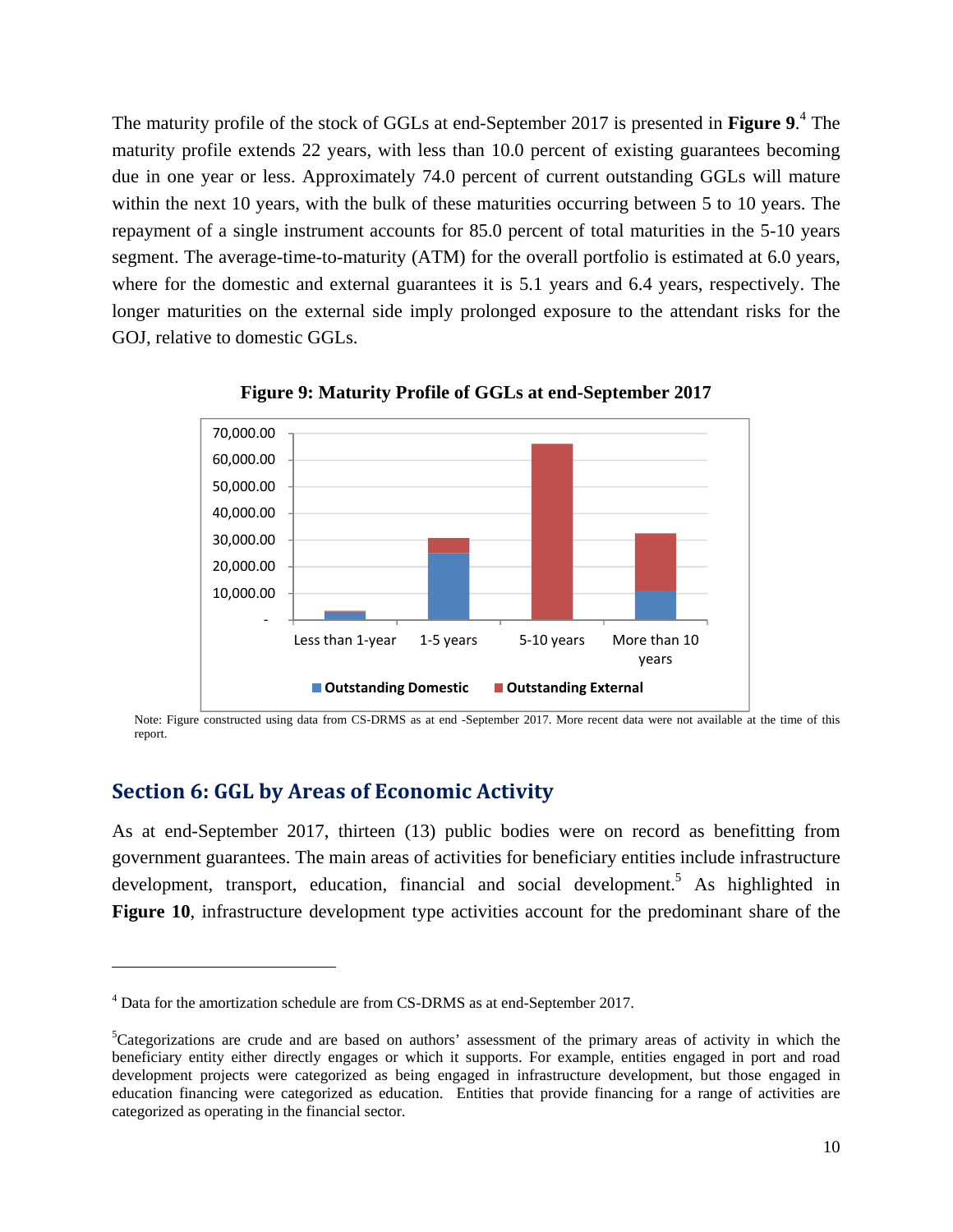GGL portfolio (79.1 percent). Other areas of activity supported by GGLs include education (4.0 percent), transportation (15.6 percent) finance (1.0 percent) and social development (0.3 percent).



**Figure 10: Value of GGLs by Sector of Economic Activity at end-September, 2017** 

Source: the Ministry of Finance and the Public Service, Debt Management Branch (DMB).

#### **Section 7: Estimated Cash Flow Effects from Default on GGLs**

Default on a GGL may not necessarily have a direct effect on the debt stock – as guarantees are already included in the current debt definition. However, it could have potentially large implications for GOJ cash flows, which could indirectly impact the government's borrowing requirements and lead to an increase in the debt stock. It is important therefore that the GOJ continue its close monitoring of GGLs, particularly those of the largest beneficiary entities as well as those considered as high risk for default.

**Figure 11** highlights the estimated cash flow effects for the Government from a potential default on GGLs, for FY2017/18 through FY2021/22. The Government currently services a few of the GGLs on record and provides for the associated annual debt servicing costs through budgetary allocations. The remaining GGLs are classified as either low risk or risky, based *inter-alia* on the financial position of the beneficiary entity. Low risk GGLs are excluded on the basis that these are not likely to be called. Risky GGLs are those for which there is a reasonable probability of default and consequent absorption of the debt by GOJ.

Both scenarios assume that the total outstanding balance for all GGLs will be absorbed in the event of default. The full debt service costs for those GGLs currently serviced by the Government are constant across scenarios. However, for risky GGLs, estimates of debt service costs to be absorbed by GOJ are conditional on the probability of default. **Scenario 1** assumes a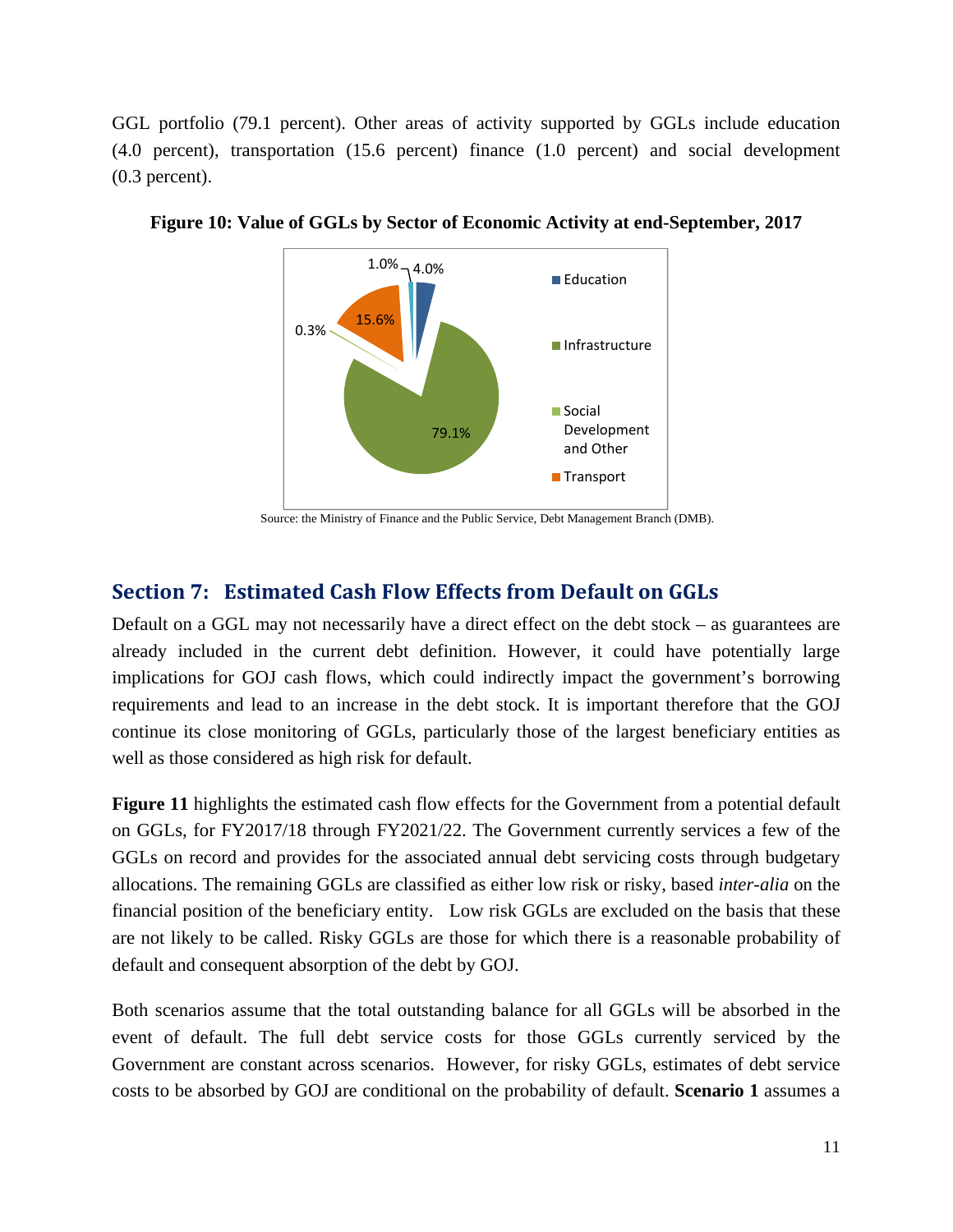100.0 percent call probability while **Scenario 2** assumes a 50.0 percent call probability for risky GGLs. Current debt service costs (principal and interest) for GGLs currently serviced were estimated at \$39.7 billion over the five years from FY2017/18 to FY2021/22 – an average of approximately \$8.0 billion each year. Debt service costs for risky GGLs over the same period were estimated at \$38.4 billion and \$19.2 billion under Scenarios 1 and 2, respectively. Total estimated potential debt service cost over the period FY2017/18 to FY2021/22 is \$78.0 billion under Scenario 1 and \$68.9 billion under Scenario 2.<sup>6</sup>



**Figure 11: Estimated Cash Flow Effects from Defaults on GGLs** 

Notes: High risk (HR) GGLs are those that are currently being serviced by the GOJ. Thus these costs are already being absorbed. Medium risks (MR) GGLs are those that are thought to have a reasonable probability of call – based on the assessment of the company's financials. In the event these GGLs are called, the attend -ant costs will serve as an additional cost to what is already being serviced. Low risk GGLs are those where the call probability is particularly low and the entities financials are assessed to be strong.

Source: Ministry of Finance and the Public Service, Debt Management Branch (DMB).

#### **Section 8: Conclusion**

l

The Government has demonstrated its commitment to reducing the stock of GGLs. This is evidenced by the achievement of a GGL-to-GDP ratio of 7.4 percent at end-March 2017, well within the legislated target of 8.0 percent for FY2016/17. Further, the performance of the GGL-to-GDP during the first quarter of FY2017/18 has continued along a downward trajectory, ending the quarter at an estimated GGL-to-GDP of 6.9 percent. These

<sup>&</sup>lt;sup>6</sup> Estimates assume that foreign exchange and interest rates remain constant at the prevailing rates as at end-September 2017.